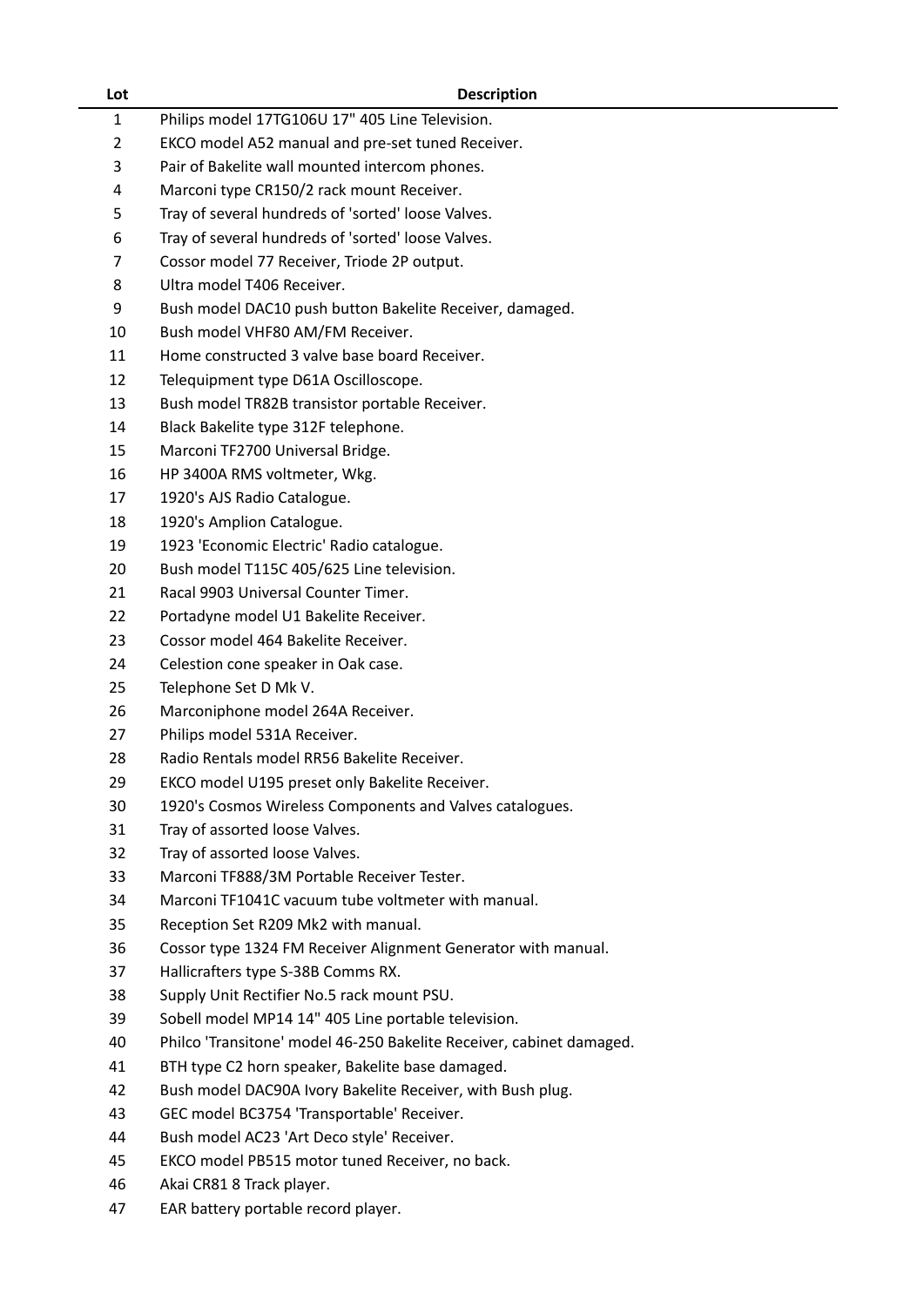- Ferguson model 3673 20" 405/625 Line television (1400 chassis).
- Bush model DAC70 Bakelite Receiver, no dial burn.
- RGD model 628 DC console Receiver, AC conversion unit in cabinet base.
- Tray of several hundreds of 'sorted' loose Valves.
- HMV model 440 Receiver in very nice condition.
- Marconi TF2300/1M1 AM/FM Modulation meter.
- 1920's cabinet speaker with pleated cloth fret. Loewe ?
- Marconi model 557 Receiver in nice condition.
- Plastic crate of many 'sorted' Valves.
- Plastic crate of many 'sorted' Valves.
- Ferguson model 941T 9" 405 Line television.
- EKCO model A144 Receiver.
- Tray of assorted boxed Valves.
- Ultra 'Lynx' Art Deco Receiver, some old filled in worm holes.
- PYE model P33TQ Receiver.
- Blaupunkt model 2261 'Bristol II' Bakelite Receiver.
- Bush model AC34 Receiver.
- Tray of assorted loose Valves.
- Plastic crate of many 'sorted' Valves.
- Cossor 1320 television alignment & pattern generator.
- TMC 1920's headphones in presentation case.
- Tektronix 7603 Oscilloscope with 7A18A and 7A26 amplifiers and 7B53A Timebase unit.
- Radio Rentals model 422 17" 405 Line television.
- Cossor model 501 AC Bakelite Receiver.
- Defiant model A1 Bakelite Receiver.
- Ferguson model 461 AC Receiver.
- Minico 'Junior' miniature personal reel to reel tape recorder/player.
- EKCO portable valve record player, missing internal cover.
- SABA Villingen II AM/FM Receiver.
- EKCO model AD75 chassis and cabinet.
- AVO type AFM2 AM/FM signal generator with booklet.
- Tray of assorted loose Valves.
- PYE model S/Q battery transportable Receiver in excellent condition.
- Grundig type 87A AM/FM green/ivory plastic cased Receiver.
- AVO type EA113 electronic multimeter.
- Radio Rentals model 62 Bakelite Receiver (crack in top of cabinet).
- Roberts model P5A AC mains Receiver in dark blue Rexine case.
- Marconi type 893C AF Power meter.
- Ultra 'Twin' Bakelite Receiver.
- RGD model 166 push button Receiver.
- Tray of assorted loose Valves.
- Bush model T96C 17" 405 Line television with legs.
- Bush model PB63 push button Receiver with triode PX4 output.
- Farbernseh type 82510 television service generator.
- Etronic 1940's Receiver.
- GEC model AVC5 Receiver.
- EKCO model U354 FM only brown plastic cased Receiver.
- EKCO model U159 ivory plastic transportable Receiver, usual heat crack in handle.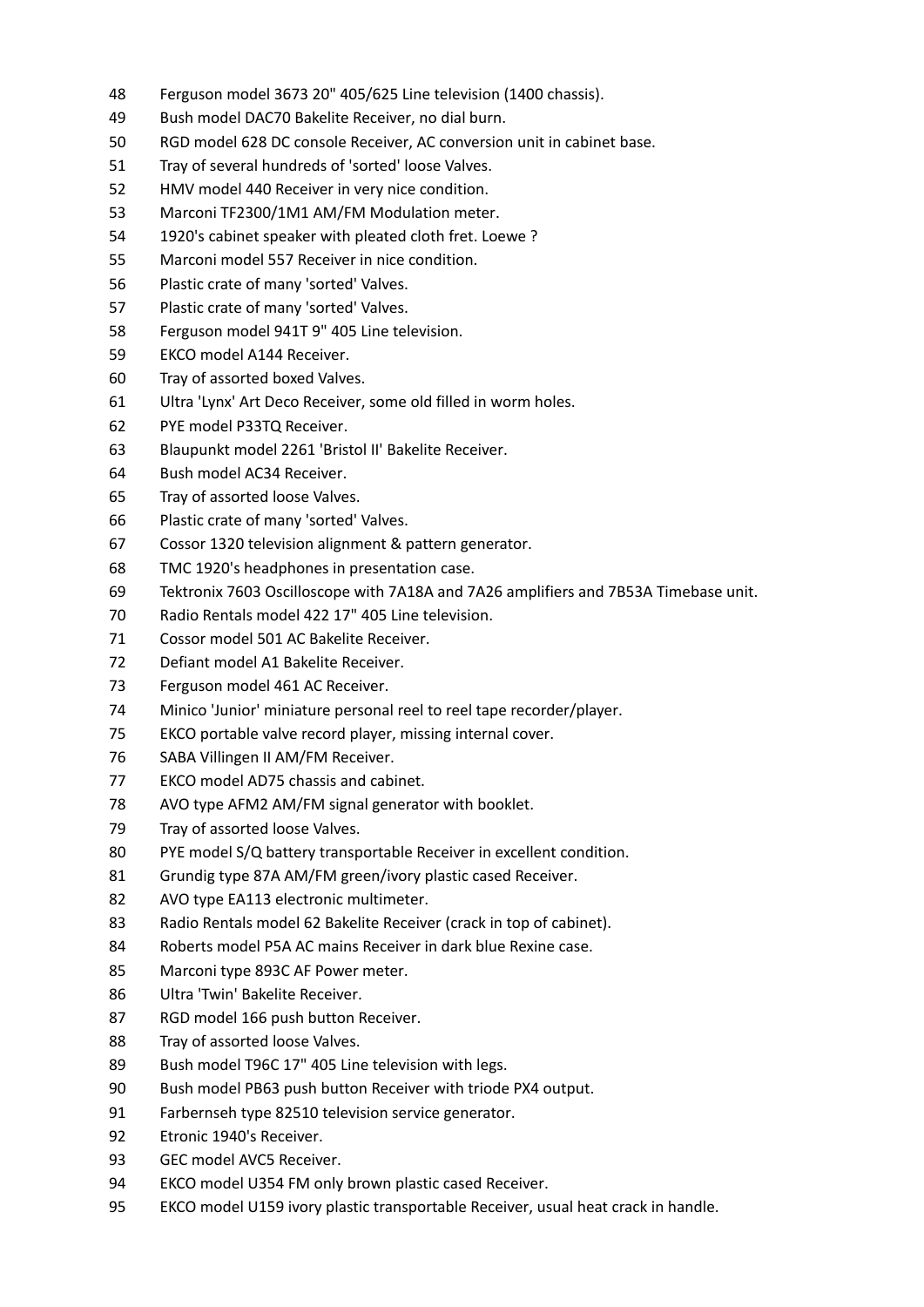- R1155N Receiver.
- Freed-Eismann model FE-15 American battery Receiver.
- Pilot model 10 'Little Maestro' powder pink painted Bakelite Receiver.
- EKCO model AC86 brown Bakelite Receiver.
- Marconi model 246 Oak cased Receiver with original instruction leaflet.
- Pye 'Black Box' record player.
- Philco model A547B brown Bakelite Receiver.
- EKCO model RS2 brown Bakelite Receiver.
- Ferguson model 3652 405/625 Kine 20" television (1400 chassis).
- Murphy model A3A Receiver.
- BTH type D20112 moving coil microphone on wooden base.
- Bench Variac unit with volt meter.
- Taylor type 65B signal generator, Wkg.
- ACE model A50 new unused radio case in original box.
- 32 copies of Wireless World magazines, Jan-Aug 1931.
- 51 copies of Popular Wireless magazines 1932.
- 64 copies of Amateur Wireless magazines 1924,27,29,31.
- Revo metal horn speaker. Good coil 2.84K Ohms.
- Two 1920's empty cabinets. Efescaphone crystal set + one other.
- Bush model DAC90A brown Bakelite Receiver in original box.
- Exide DMG 2 Volt glass accumulator, looks new.
- Ediswan type RA30 2 Volt glass accumulator, poss. New.
- Exide type DTG 2 Volt glass accumulator, looks new.
- Tray of assorted boxed Valves.
- Tray of assorted boxed Valves.
- Tray of assorted boxed Valves.
- Wartime Civilian Receiver, U4, fully restored, Wkg.
- Wireless For The Warrior books, volumes 1 to 4.
- 54 copies of Popular Wireless magazines 1924-1930 (mixed issues).
- Box of Wireless World magazines, 1930.
- Wartime Civilian Receiver, U3 Cossor , fully restored, Wkg.
- Raymond Electric 1940's brown Bakelite Receiver, very heavy!
- RGD model 925 Quality Receiver, P-P 2P Triodes.
- Baird 460 series transportable (just!) 405 Line television.
- Murphy model A188C console 'baffle board' Receiver. P-P amplifier.
- Telephone sender relaying type A unit.
- GPO type 10100 Sounder relay.
- BC221 frequency meter (Bendix 1944).
- AVO all wave oscillator.
- Perdio 'Portarama' portable 405 Line television, excellent condition.
- Philips model 11TG190AT 'T-Vette' 405/625 portable television + manual.
- KB 'Rhapsody' burgundy plastic cased valve mains/batt portable Receiver.
- Tray of six assorted Roberts Radios.
- Philips model 581A/15 Bakelite Receiver.
- Crosley push button Receiver.
- Philips model 431A Bakelite Receiver.
- EKCO model SRG412 Stereogram on legs.
- Sonaphone 'Operette' Receiver, converted for Bluetooth operation.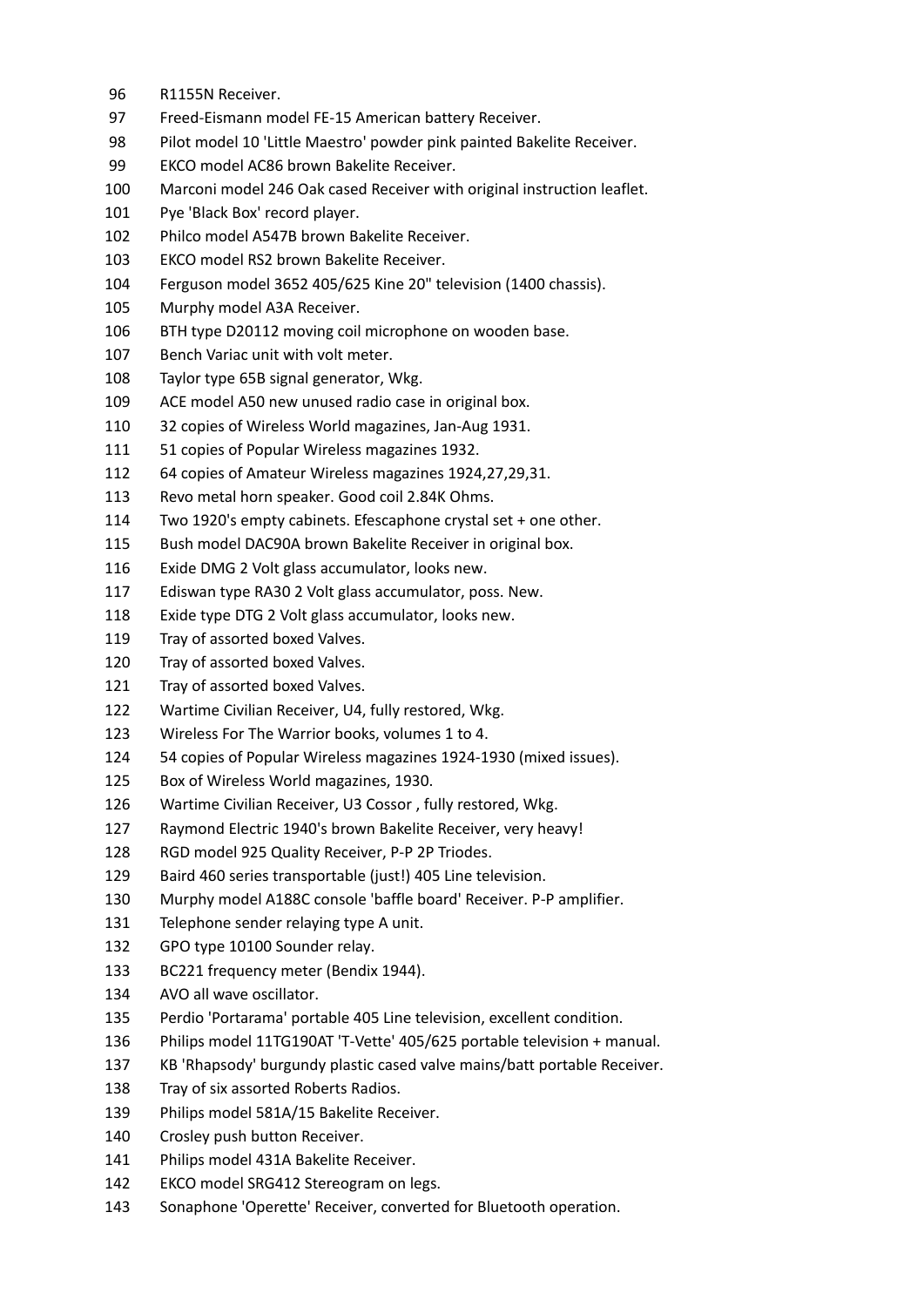- Philips model 462A bakelite Receiver (excellent dial glass).
- AVO multiminor Mk4 multimeter in case with booklet.
- EKCO model T311 17" 405 Line television. Good tube.
- GEC model BC3880 'All wave fidelity 8' Receiver. P-P amplifier.
- Bush model EBS4 export multi-band Receiver, no back.
- EKCO model PB189 motor tuned, push button Receiver.
- Bush model SAC31 'Deco' Receiver.
- PYE model P178A Bakelite Receiver.
- Marconi model 296 Receiver, Cossor 4XP triode output.
- Marconi model 276 7 valve Receiver, PX4 output.
- Vidor 12" console 405 Line television.
- EKCO model U319 AM/FM Bakelite Receiver.
- Osram PX4 Valve, fat ST shape, tested Ia=39 Gm=4.0 good usable condition.
- AVO Valve Chracteristics Meter (valve tester). Good meter.
- HP model 612A UHF signal generator.
- EKCO C/416 transistor TV camera + Panasonic WV-3600E colour TV camera.
- Roband Varex 30-2 bench PSU.
- Tektronix 7623A Oscilloscope + 2x 7A26 + 7A12 amplifiers.
- GECoPhone BC3000 1 valve Receiver with coils and DER valve (good filament).
- Saxony miniature green plastic cased personal valve portable Radio.
- Marconiphone 1927 Radio Catalogue.
- Marcopniphone and Sterling 1926 Radio Catalogue.
- HP 5340A frequency counter.
- Supply Unit Rectifier No.24 with leads.
- Reception Set R216 with user handbook.
- Telequipment type D43 Osciloscope with J and G amplifiers.
- McMichael model 138 push button Receiver on floor stand.
- Ferguson model 218UXL Ivory Bakelite export Receiver.
- Reception Set R308 complete.
- Muirhead-Wigan D695A Decade Oscillator.
- Type 101 signal generator, made by RGD.
- HMV model 1121 Receiver.
- Mullard High Speed Valve Tester (no cards).
- GEC model BC4650 brown Bakelite Receiver.
- Radio Rentals model 203 purchase model Receiver.
- Large tray of assorted Radio related books, set of early Dowsett reference books.
- Tinsley type 4025 Potentiometer.
- Large tray of assorted Radio Valves, mainly new.
- Marconiphone model VT157 17" 405 Line television.
- Box of headphones and headphone spares for restoration.
- Two boxes of Practical Wireless magazines 1962-1968 and 1969-1975.
- Modern Wireless Jan-Dec 1931 bound volumes.
- Qty. of 1920's plug in coils.
- Qty. of 1920's special/rare valveholders.
- Ferranti model 145 'Jelly mould' Bakelite Receiver.
- GEC model BT302 17" 405 Line television.
- PYE model V2 12" 405 Line Bakelite television, excellent cabinet.
- AVO 8 Multimeter in heavy duty leather case.